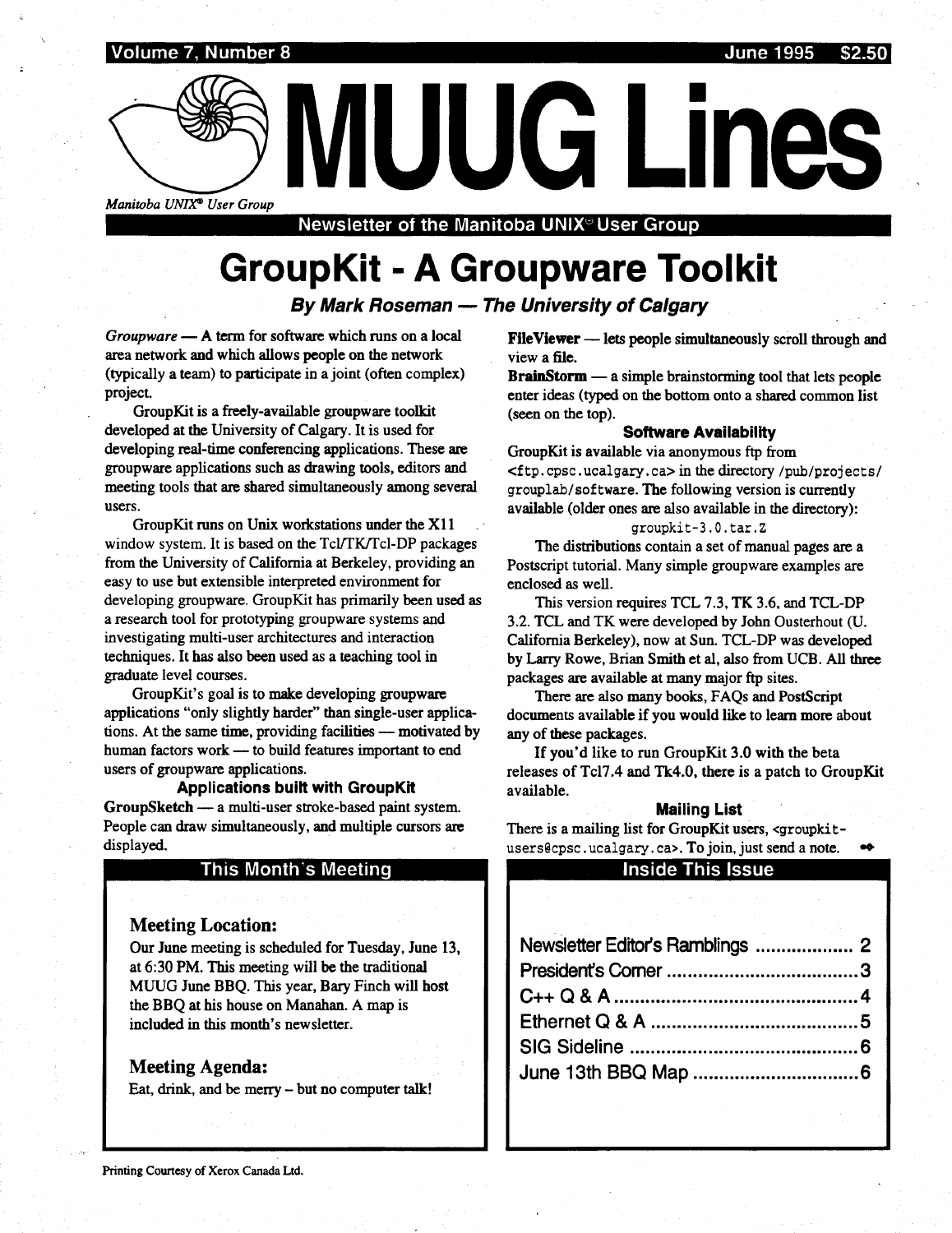# RAMBLINGS Hacker Culture

## By Andrew Trauzzi

 $RALEIGH (10 p.m.)$  - Kevin Mitnick was shackled as he came into U.S. District Court on Friday, but the case against the alleged computer hacker might be a good deal more difficult to lock up.

 

Proving Mitnick was behind the raids on data banks and thefts of at least 20,000 credit card numbers from computer systems across the nation will be a special challenge involving retracing the alleged hacker's steps in cyberspace .

And while federal authorities are relatively inexperienced in the complicated machinations of computer burglars, they are gaining expertise.

Dan Boyce, a former U.S. attorney who has started a private law practice in Raleigh specializing in computer crimes, said law enforcement agencies are unprepared to deal with the growing problem that sophisticated hackers present.

"Computer crime is the crime of the '90s, " Boyce said. "You've heard the old expression that it's easier to rob a bank with a pen than with a gun, and now it's even easier to rob a bank with a computer because of the ability to gain access to information without being noticed."

### The 1993-1994 Executive

| President:                | <b>Bary Finch</b>     | (W) 934-1690   |
|---------------------------|-----------------------|----------------|
| Vice-President:           | Rob Wright            | $(W)$ 488-5175 |
| Treasurer/Secretary:      | Doug Shewfelt         | (W) 986-7111   |
| <b>Publicity Director</b> | <b>Rory Macleod</b>   | $(W)$ 488-5168 |
| Programs:                 | Doug McLean           | $(W)$ 985-1643 |
| <b>Mailing List:</b>      | Roland Schneider      | 1-204-785-9179 |
| Membership Sec.:          | Roland Schneider      | 1-204-785-9179 |
| Newsletter editor:        | <b>Andrew Trauzzi</b> | $(W)$ 986-3898 |
| Past President            | Susan Zuk             | (W) 989-3530   |
| Information:              | <b>Bary Finch</b>     | $(W)$ 934-1690 |
|                           |                       | (FAX) 934-1308 |
| (or)                      | <b>Andrew Trauzzi</b> | (W) 986-3898   |

### Advertising Rates

| Quarter page         | \$50  |
|----------------------|-------|
| Half page            | \$75  |
| Full page            | \$100 |
| $Insert (1-4 pages)$ | \$100 |

Above prices are per issue. The first ad is charged at the full price; each successive month is  $1/2$  price.

Ad copy must be submitted by the final copy deadline for an issue (usually 3 weeks prior to the monthly meeting) in a format acceptable to the editor. (Please make arrangements with editor beforehand.)

Internet E-mail: editor@muug.mb.ca

Have a few hackers given the whole hacker community a bad name, or are hackers a malicious bunch? UNIX itself was created because a hacker became disgruntled with the state of operating systems! Jobs and Woz (the founders of Apple Computer), were making and selling black and blue boxes out of their garage before their first computer. Almost all early (and most current) video games were created because of hackers.

The motto that good hackers follow is: "Never do things the way that everyone else does them ." Bad hackers will do anything that makes them a buck or, more importantly, makes them famous within the hacker community. This desire to "get a rep" can be paralleled with street gangs' desire to be on the front page of the paper.

The Internet has proliferated the spread of illegal and immoral information to good and bad hackers alike. In many crimes nowadays, the Police will claim that the criminals downloaded criminal information off the Internet .

In many ways, the computers and tools we use today (including the Internet) would not exist without hackers . If hackers continue to exploit the system they helped create, computing will not be safe for anyone. .<br>W

### Copyright Policy and Disclaimer .

This newsletter is ©opyrighted by the Manitoba UNIX User Group. Articles may be reprinted without permission, for non-profit use, as long as the article is reprinted in its entirety and both the original author and the Manitoba UNIX User Group are given credit.

The Manitoba UNIX User Group, the editor, and contributors of this newsletter do not assume any liability for any damages that may occur as a result of information published in this newsletter .

### Group Information

The Manitoba UNIX User Group meets at 7 :30 PM the second Tuesday of every month, except July and August. Meeting locations vary. The newsletter is mailed to all paid-up members one week prior to the meeting. Membership dues are \$25 annually and are due as indicated by the renewal date on your newsletter's mailing label. Membership dues are accepted at any meeting, or by mail.

> Manitoba UNIX User Group P.O. Box 130, Saint-Boniface Winnipeg, Manitoba R2H 3B4

Internet E-mail: membership@muug.mb.ca WWW: http://www.muug.mb.ca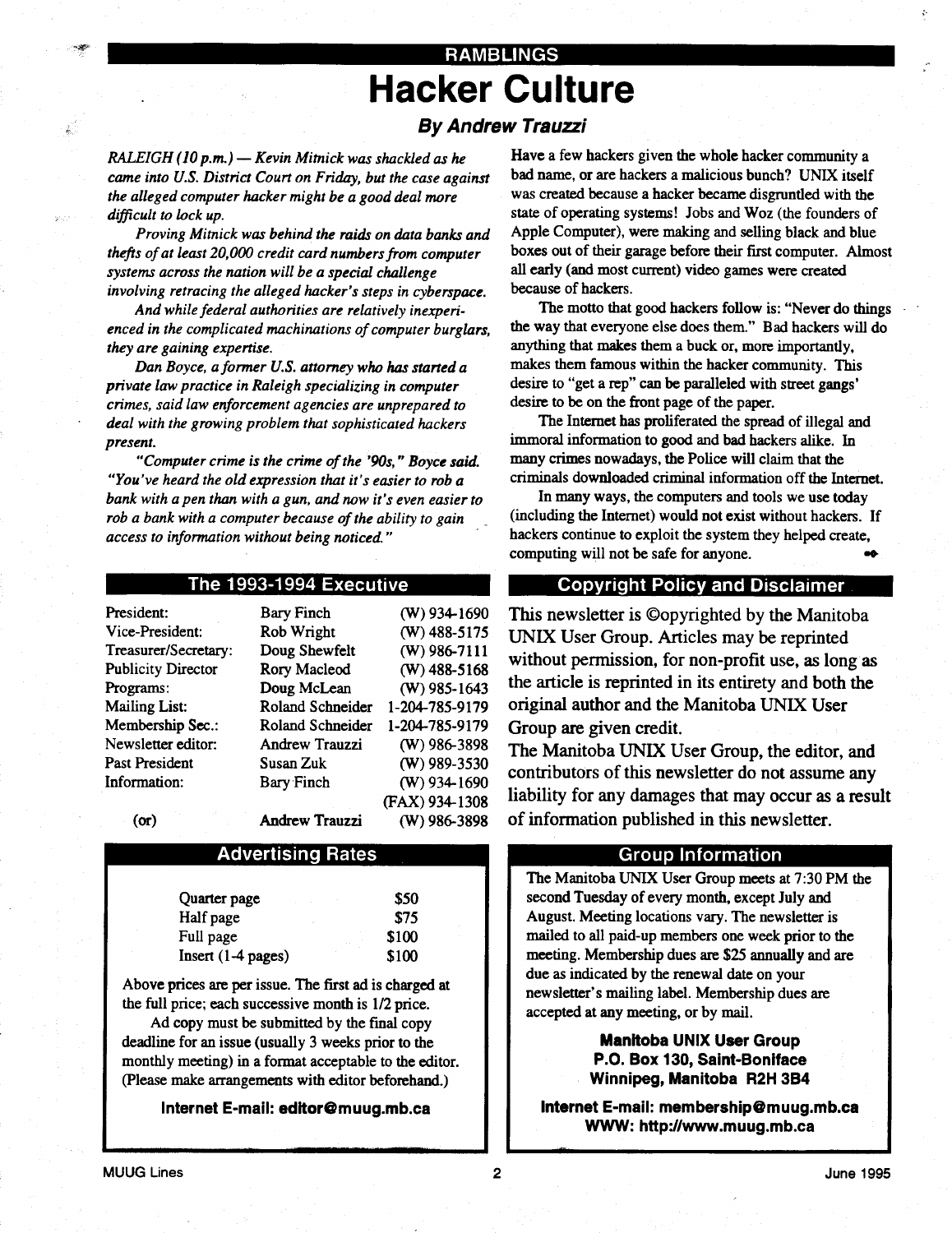### PRESIDENT'S CORNER

# The End of Another Season

### By Bary Finch

Here we are, moving into our annual summer "recess". It has been another great year, with quite a variety of presenters over the season. Unfortunately we had a few cancellations that disrupted our program. We hope to have this corrected for the next season.

 

We will of course be reconvening in September, as usual, and on the second Tuesday of every month, as usual. The St. Boniface Research Centre will again be our "home" for the meetings .

In the meantime, it is definitely summer. (That was fast, as my last article noticed it was Spring .) This means it must be time for the Annual MUUG BBQ as our June meeting.

#### MUUG BBQ!

The BBQ will of course be on the usual Tuesday (June 13), only it will start an hour earlier than usual at 6:30 p.m. to let people actually eat at a reasonable time, and still get some sunlight to see what they're eating. I have a special interest in the details for this year's BBQ as I am hosting it at my house . (See the map for details on how to get there.)

So come on out and enjoy a relaxing time with your fellow MUUG members. As usual we (MUUG) will provide the "fixings" for the BBQ (salads, chips and soft drinks), and you just provide the BBQ meat (or whatever) of your choice. Of course you must also provide any alcoholic beverages that you desire . (If you want free liquor you should attend the Annual MUUG Wine and Cheese at -Christmas!) Hope to see you all there!

#### Firewall

"In other news" (as they say) we are still considering how we can put on a Firewall seminar. So if there are any organizers out there in the MUUG membership, you still have a chance to get on board and help us out. Just contact anyone on the board and say that you want to give a hand.

Another item to consider for the Fall is that our board will be changing as the MUUG year end (October) occurs . We will be looking for new board members to help us out, as a number of the existing board, as usual, will be retiring from their positions (without a pension of course) to pursue other interests. So if you have an interest in any specific position, or just want to help out and take whatever position the board needs filled most, let us know . We're always looking for new talent, as it were.

#### Wanted: SIG Coordinator

One position that has been vacant for a bit looks like it will be filled for the next season (by a volunteer who shall remain nameless for the time): the SIG Coordinator. I say the next season as we do not have a June meeting. It seems a bit suicidal to schedule a meeting for the third week in June just as the nice weather really gets going. So the SIG will reconvene in September, along with the regular meetings.

With our Fall program fast approaching, we'd appreciate any suggestions for fall speakers that are of special interest to people. Or maybe you've attended a conference lately that had an especially good presenter at it. Let us know! We'll chase down people from anywhere. Part of the MUUG board's job is to get great out of town speakers for our membership, especially for the members that get less of a chance to travel to the conferences where these speakers present the most.

That's about it for now. Enjoy the summer, and we'll see you at the BBQ! -o

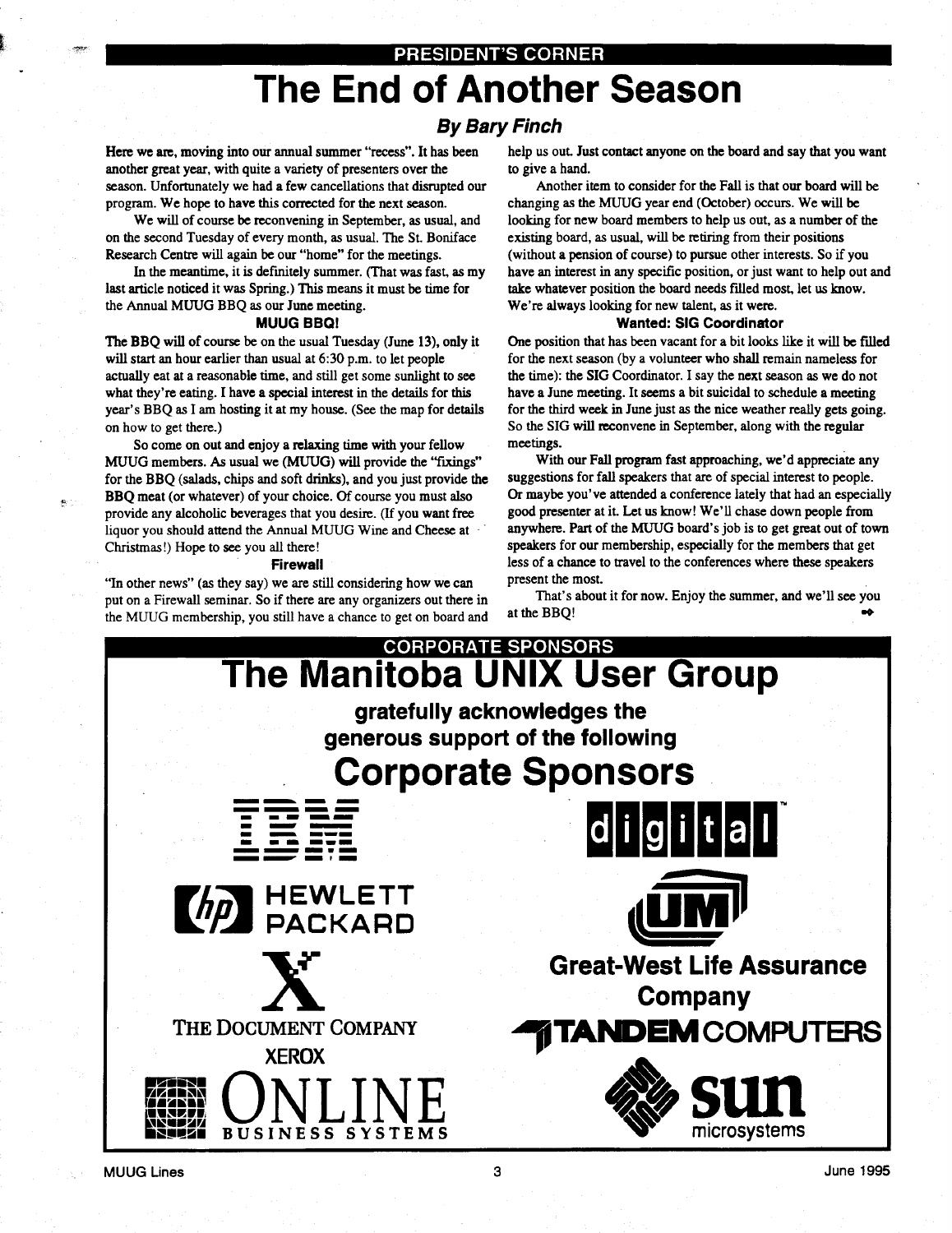# PROGRAMMING C++ Q&A By Marshall P. Cline

This month's  $C++Q\&A$  completes last month's comparison of  $C++$ and Smalltalk. The complete  $C++FAQ$  is now available in a book format - Addison-Wesley Publishers 0-201-58958-3 \$32.25.

Question  $90$ : How do you use inheritance in  $C_{++}$ , and is that different from Smalltalk?

There are two reasons one might want to use inheritance: to share code, or to express your interface compliance. I.e.: given a class 'B' ('B' stands for 'base class', which is called 'superclass' in Smalltalkese), a class 'D' which is derived from B is expressed this way:

class B {  $/*...*/$  };

 

class  $D$  : public  $B$  {  $/*...*/$  };

This says two distinct things: (1) the bits(data structure) + code(algorithms) are inherited from B, and (2) 'D's public interface is 'conformal' to 'B's (anything you can do to a B, you can also do to a D, plus perhaps some other things that only D's can do; ie: a D is-a-kind-of-a B).

In C++, one can use inheritance to mean:

- $\bullet$   $\#Z$ (is-a) alone (ex: you intend to override most all inherited code)
- both  $\#2$ (is-a) and  $\#1$ (code-sharing)

but one should never Never use the above form of inheritance to mean

 $\bullet$  #1(code-sharing) alone (ex: D really *isn't* a B, but...) This is a major difference with Smalltalk, where there is only one form of inheritance (C++ provides `private' inheritance to mean `share the code but don't conform to the interface') . The Smalltalk language proper (as opposed to coding practice) allows you to have the effect of 'hiding' an inherited method by providing an override that calls the `does not understand' method. Furthermore Smalltalk allows a conceptual 'is-a' relationship to exist *apart* from the subclassing hierarchy (subtypes don't have to be subclasses; ex: you can make something that 'is-a Stack' yet doesn't inherit from 'Stack') . **EXAMPLE 12. CALCULUME 12. CALCULUME 12. CALCULUME 22. CALCULUME 22. CALCULUME 22. CALCULUME 22. CALCULUME 22. CALCULUME 22. CALCULUME 22. CALCULUME 22. CALCULUME 22. CALCULUME 22. CALCULUME 22.** 

In contrast,  $C++$  is more restrictive about inheritance: there's no way to make a 'conceptual is-a' relationship without using inheritance (the C++ work-around is to separate interface from implementation via ABCs). The C++ compiler exploits the added semantic information associated with public inheritance to provide static typing.

### Question 91: What are the practical consequences of diffs in Smalltalk/C++ inheritance?

Since Smalltalk lets you make a subtype without making a subclass, one can be very carefree in putting data (bits, representation, data structure) into a class (ex: you might put a linked list into a Stack class). After all, if someone wants something that an array-based-Stack, they don't have to inherit from Stack; they can go off and make effectively a stand-alone class (they might even inherit from an Array class, even though they're not-a-kind-of-Array!) .

In  $C_{++}$ , you can't be nearly as carefree. Since only mechanism (method code), but not representation (data bits) can be overridden in subclasses, you're usually better off not putting the data structure in a class . This leads to the concept of Abstract Base Classes (ABCs), which are discussed in a separate question. You can change the algorithm but NOT the data structure. Bits are forever.

I like to think of the difference between an ATV and a Maseratti. An ATV [all terrain vehicle] is more fun, since you can 'play around' by driving through fields, streams, sidewalks and the like. A Maseratti, on the other hand, gets you there faster, but it forces you to stay on the road. My advice to  $C_{++}$  programmers is simple: stay on the road. Even if you're one of those people who like the `expressive freedom' to drive through the bushes, don't do it in  $C++$ ; it's not a good 'fit'.

Note that C++ compilers uphold the is-a semantic constraint only with 'public' inheritance. Neither containment (has-a), nor private or protected inheritance implies conformance .

Question 92: Do you need to learn a 'pure' OOPL before you learn C++?

The short answer is, No.

The medium answer length answer is: learning some 'pure' OOPLs may hurt rather than help.

The long answer is: read the previous questions on the difference between C++ and Smalltalk (the usual `pure' OOPL being discussed; 'pure' means everything is an object of some class; 'hybrid' [like  $C++$ ] means things like int, char, and float are not instances of a class, hence aren't subclassable).

The `purity' of the OOPL doesn't make the transition to C++ any more or less difficult; it is the weak typing and improper inheritance that is so hard to get. I've taught numerous people C++ with a Smalltalk background, and they usually have just as hard a time as those who've never seen inheritance before. In fact, my personal observation is that those with extensive experience with a weakly typed OOPL (usually but not always Smalltalk) have a *harder* time, since it's harder to *unlearn* habits than it is to learn the statically typed way from the beginning.

Question 93: What is the NIHCL? Where can I get it? NIHCL stands for 'national-institute-of-health's-classlibrary' . it can be acquired via anonymous ftp from ]128 .231 .128 .7] in the file pub/nihcl-3.0.tar .Z

NIHCL (some people pronounce it 'N-I-H-C-L', others pronounce it like 'nickel') is a C++ translation of the Smalltalk class library. There are some ways where NIHCL's use of weak typing helps (ex: persistent objects). There are also places where the weak typing it introduces create tension with the underlying statically typed language .

A draft version of the 250pp reference manual is included with version 3.10 (gnu emacs TeX-info format). It is not available via uucp, or via regular mail on tape, disk, paper, etc (at least not from Keith Gorlen).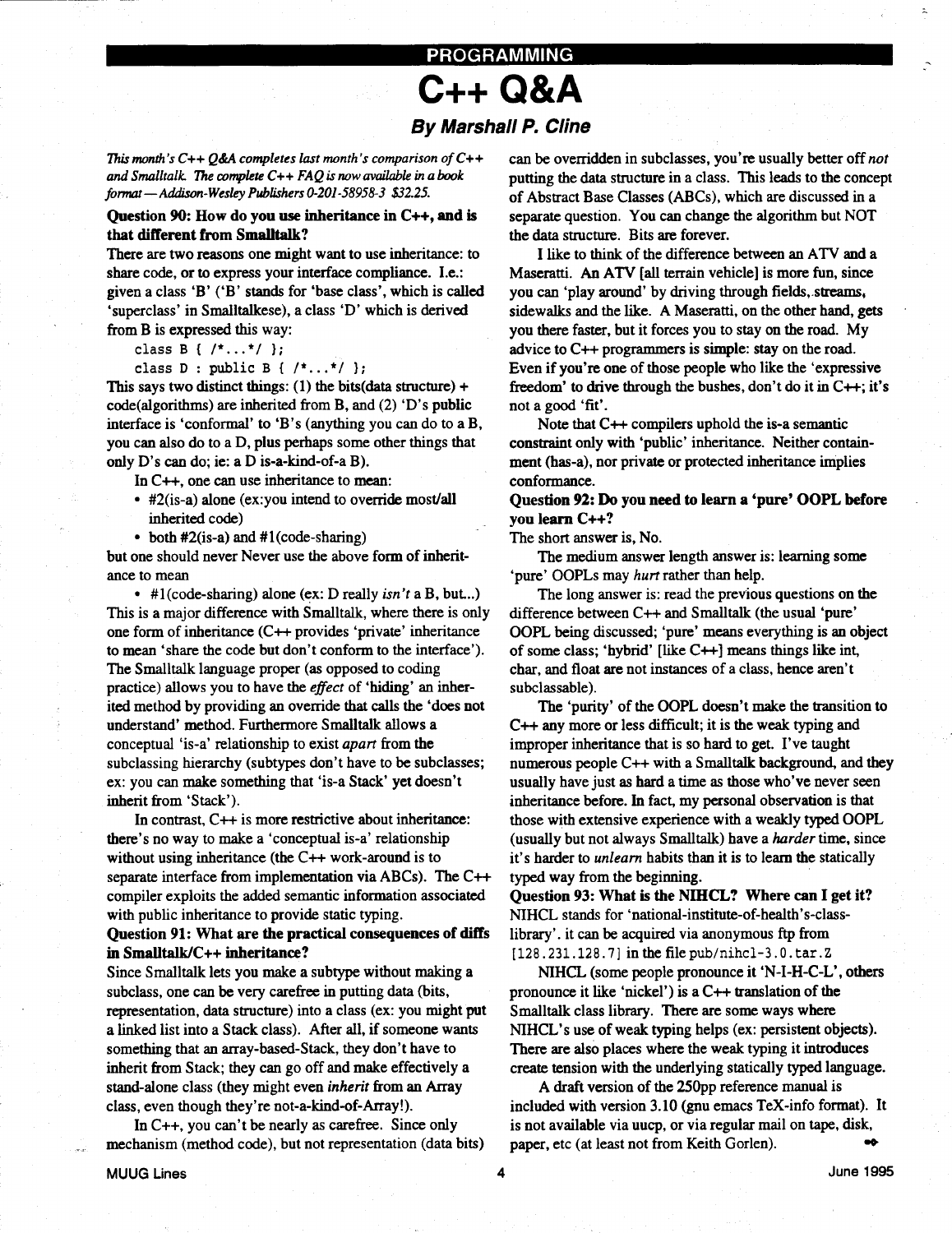# Ask Monsieur Y

A column in which our resident UNIX expert  $a$  is well questions submitted by members.

### Dear Monsieur Ex,

 

 

/bin,/sbin,/usr/bin,/usr/local/bin,/etc,/usr/ucb, /usr/bin/X11, usr/sbin? Where do I put that binary? When is something "local"? If I write it? If it doesn't come with the operating system?

/var/spool/uucp, /usr/spool/uucp? Where does that lock go? What does "var" mean anyway?

/tmp, /usr/tmp, /var/tmp? How many temporary directories does a person need in their life?

/home (or is it /usr/home) seems like a good thing. It gets the users out of /usr. Is usr short for user? I occasionally come across a /user directory on UNIX systems. Is /user short for usr?

After many (too many?) years of puttering with UNIX I've never been able to decode the logic behind directory naming. Can you shed some light on this? A few rules of thumb perhaps? A pointer to the "big book" on UNIX naming? Next month I'm going to ask about groups. What use is a "bin" group anyway?

## Sign me,

Find command's biggest user

#### Mon cher "user,"

Premierement, Monsieur Ex would like to apologize for the long delay in replying. I've been "beaucoup trop" busy lately to handle my mail.

You ask a lot of questions, but the simple, one-word answer is: evolution!

In "le bon vieux temps," a UNIX system's root file system was usually very small, and only had room for the essential utilities to get the system up and running. Thus, there were counterpart directories under the much larger /usr file system for all the non-essential, or larger files . Hence, /bin (which is short for binary, since the binary images of programs are stored there) and /usr/bin, /lib and /usr/lib, /tmp and /usr/tmp . (Incidentally, /usr, which is short for "user," was also the file system containing users' home directories.)

As things started to evolve, other directories came into existence to further divide things, and reorganize them into more workable collections of files. As people started to add local software, (i.e. other software than what came with the system), it became apparent that this should go in a separate file system, to make it easy to keep this around even when the system software was upgraded (which sometimes involved a complete rebuild of the root and /usr file systems). Hence /usr/local/bin, et al were born.

Other collections of programs spawned the creation of

other directories, such as /usr/ucb for the Berkeley UNIX utilities, and /usr/bin/X11 for  $X$  Window programs. It also became obvious that home directories should also be separated from any of the system software, so other directories like /home, /user, /u, and so on began to appear .

### Ah, Networks!

Then, with the advent of networked file systems, another "grand changement" took place. The (now completely misnamed) /usr file system, which now contained the bulk of the system software, was divided up into two parts: one part (still called /usr) for all of the read-only, sharable files, and another part (called /var) for all the writable files (i.e. variable data) that used to be mixed in with the rest of /usr.

With this new structure, it was possible for a network of similar UNIX systems to share one copy of /usr over the network, by mounting it read-only, while each system would have its own private copy of /var, for all the variable data. For reverse compatibility, many of the old file names under /usr were maintained by setting up symbolic links to the file's new location under /var. Hence,  $\sqrt{usr/tmp}$  points to /var/tmp, /usr/spool points to /var/spool, /usr/adm points to /var/adm, and so on.

### Sun - Oui, Oui!

Some systems, such as SunOS, also decided that the root file system should contain as few programs and system files as possible, so anything that could be shared was also moved to /usr, leaving only files that had to be either private to each machine, or absolutely essential to booting the system, on the machine's own root file system. So /bin now point to /usr/ bin, /lib to /usr/lib, and so on. The few remaining binaries (which are statically linked) are placed in a new /sbin directory .

On other systems, /sbin and /usr/sbin are simply for system binaries, i.e. programs (such as daemons) run by the system, but not meant to be run as user commands. Such binaries used to be either in the usual bin directories, or mixed in with other support files in /etc or /usr/etc .

Monsieur Ex hopes that this has cleared up some of the confusion, and given you a better idea of where files should go. Of course, as the systems continue to evolve, the rationale may change, and so will the name and location of other files and directories .

Now I must go find some aspirin for a "mal de tete."

Salut, M. Ex.

Monsieur Ex, a mysterious Frenchman who claims to be a reformed hacker and an expert in UNIX, awaits further mental challenges! To reach him, e-mail <m-ex@muug.mb.ca>.  $\bullet$ 

5